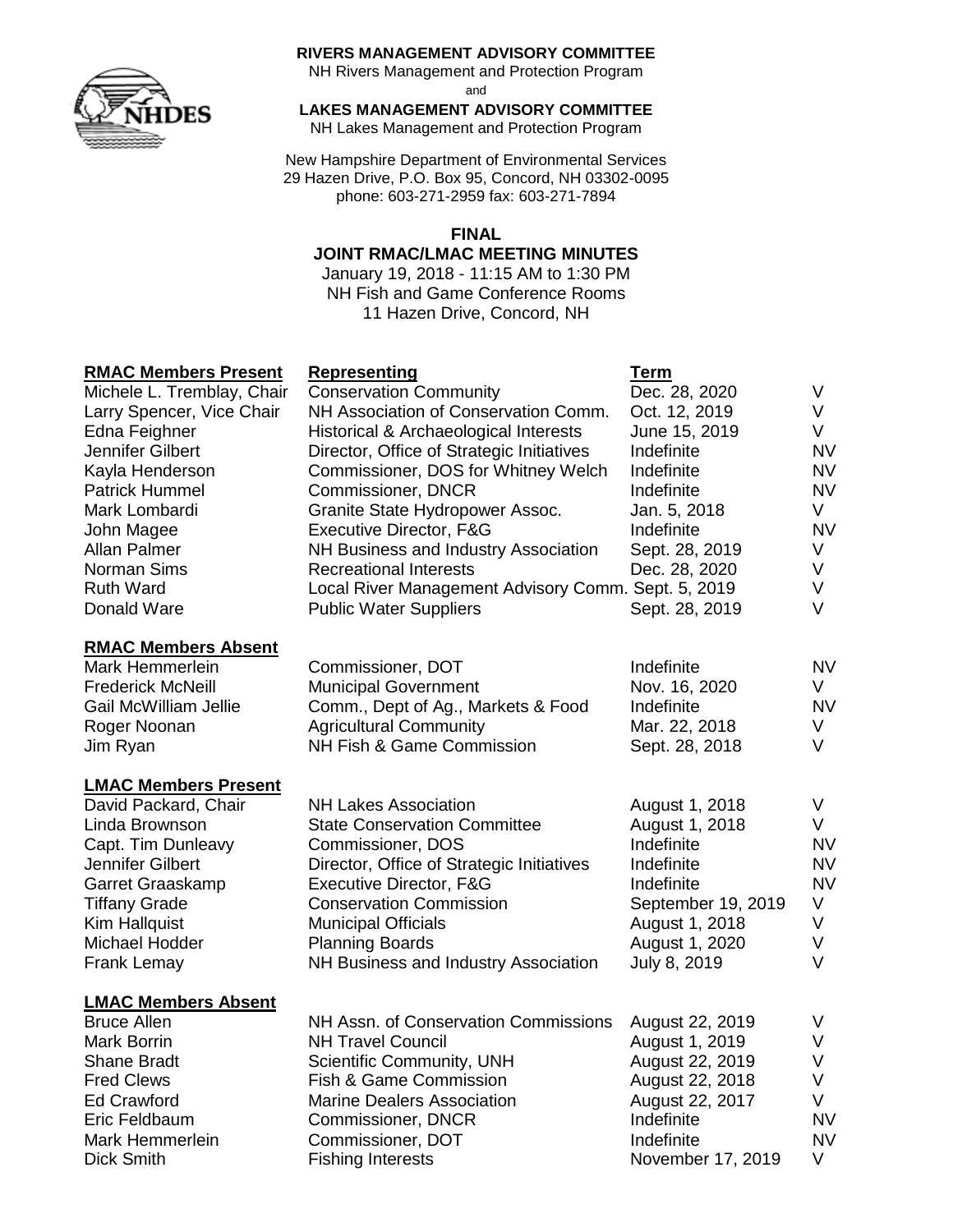| Joint NH RMAC/LMAC Final Meeting Minutes - January 19, 2018 |                                                                                                                       |               |                |
|-------------------------------------------------------------|-----------------------------------------------------------------------------------------------------------------------|---------------|----------------|
| Mary Truell<br>Bob Wolff/David Rousseau                     | <b>NH Association of Realtors</b><br>Commiss., Dept. of Agr., Markets & Food Indefinite                               | June 27, 2020 | V<br><b>NV</b> |
| <b>Staff Present</b>                                        |                                                                                                                       |               |                |
| Kathy Black                                                 | <b>Rivers and Lakes Programs</b>                                                                                      |               |                |
| Ted Diers                                                   | <b>Watershed Bureau Administrator</b>                                                                                 |               |                |
| Wayne Ives                                                  | Instream Flow Program                                                                                                 |               |                |
| Tracie Sales                                                | <b>Rivers and Lakes Programs</b>                                                                                      |               |                |
| Robert R. Scott                                             | <b>NHDES Commissioner</b>                                                                                             |               |                |
| <b>Guests</b>                                               |                                                                                                                       |               |                |
| Melissa Doperalski<br>Jim Kennedy<br>Gene Porter            | New Hampshire Fish and Game Department<br>Connecticut River Upper Valley LAC Chair<br>Lower Merrimack River LAC Chair |               |                |
|                                                             |                                                                                                                       |               |                |

#### **Meeting Was Called to Order**

#### **I. Welcome/Introductions**

RMAC Chair Michele L. Tremblay opened the meeting at 11:15 AM and asked everyone to introduce themselves.

#### **II. I'm a Polyhaline Guy in a Polyhaline World – Ted Diers on Road Salt in New Hampshire**

Ted Diers reported that the US uses more than 20,000 million tons of salt each year to treat snow and ice. New Hampshire is the first state to create a program to address road salt application and it started as a result of the I-93 expansion project where nearby streams were found to be impaired due to chlorides. Salt is toxic for fish, plants and other organisms. It contaminates wells and damages infrastructure as well as cars. Salt also changes the density of water. The salty water sinks which can affect the phosphorus and BOD regime as well as increase the pH of the water.

The New Hampshire Certified Salt Applicator Program educates winter maintenance professionals about how to properly apply salt based on the weather and road conditions, calibrate and maintain equipment, store salt, and use other methods for snow and ice removal such as pre-wetting, brine, and other salt alternatives through the Green SnowPro Training. Individuals who complete this voluntary training are provided extra liability insurance coverage. As of January 2018, over 1,000 people have completed the training and become certified. David Packard asked if the chloride numbers are changing as a result of the program. Ted replied that in the short term, it is it hard to determine if a reduction in chlorides is due to differences in weather year to year or to more efficient application of salt. Several questions were raised about the types of salt applicators in the program. Ted reported that approximately three quarters are private companies with the rest municipal agents, and that some insurance companies are beginning to require the training.

#### **III. Instream Flow Program Update**

1) Program Development

Wayne Ives explained that the Souhegan River Dam Management Plan requires a release water from storage for a two-day pulse when river flows are very low for an extended period of time. Four dams are part of this plan, three of which are state-operated flood control dams and one of which is a private hydropower dam. In order to implement the plan, outlet structures on the flood control dams must be retrofitted and low level gates must be repaired to allow additional water to leave the impoundments. Also, two sites require negotiation of flowage or use of existing storage, or both. The Water Loom Pond Dam requires a FERC-exemption from its run-of-river requirement to allow storage and later release of a two-day relief pulse.

#### 2) Instream Flow (ISF) Rulemaking

Wayne added that NHDES has completed five informational meetings to discuss the rules and is now ready to start rulemaking. Two key parts of the rules are the development of the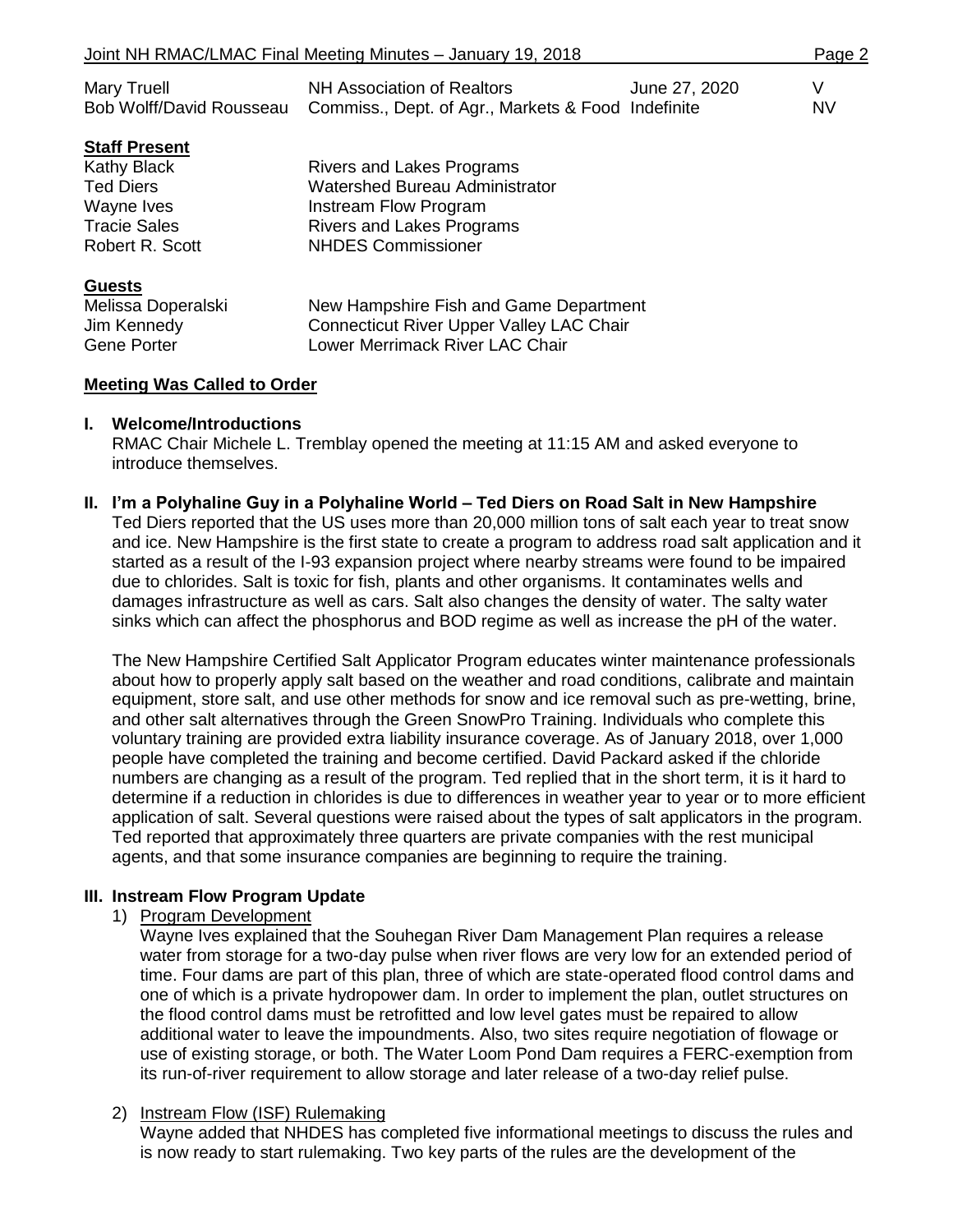Protected Instream Flows and the Water Management Plans, which incorporate the Water Conservation Plans, Water Use Plans, and Dam Management Plans. The rules explain the sequence and procedures for each step of the process. Once program staff and the Legal Unit develop the Initial Proposal, the Water Council will review it. A Rulemaking Notice and the request for Fiscal Impact Statement will be drafted and published. Then a public hearing will be held and the comments received will be integrated into the Final Proposal.

The ISF program is continuing to research the factors that will determine the prioritization of the next five designated rivers on which to apply ISF: the river's position in the watershed, the availability of flow data (gages), interest from the local advisory committee, the potential for population increase, the number of water users/dam owners, the river's length, and the cost of implementing ISF versus the funds available. The RMAC, LMAC, LACs, affected water users, affected dam owners, and lake associations will all be part of this prioritization process.

### 3) Next Steps for the Instream Flow Subcommittee

The subcommittee will convene this year to review the proposed ISF rules and the prioritization of designated rivers for ISF implementation.

### **IV. Joint Subcommittees**

1) Instream Flow Subcommittee

Tracie reviewed the ISF subcommittee members: Bruce Allen and Dave Packard from the LMAC and Michele L. Tremblay, Ruth Ward, and Donald Ware from the RMAC. The subcommittee will elect its own chair at its next meeting.

2) Shoreland Subcommittee

As Chair of the Shoreland Subcommittee, Michele reviewed its membership: Michele L. Tremblay, Fred McNeil, Larry Spencer, and Ruth Ward from the RMAC and Bruce Allen, Shane Bradt, and Kim Hallquist from the LMAC. The subcommittee was created when the legislatively appointed Shoreland Advisory Committee sunsetted. Ruth asked if there is way for the subcommittee to receive formal recognition of its advisory status. The group will speak to Commissioner Scott about this. The Shoreland Rules will be revised to include a section on stormwater and it is likely that the subcommittee will be part of this process. The rules revision will begin when the Wetlands Rules are completed.

## **Interlude**

Commissioner Scott joined the meeting and thanked both groups for their service and dedication to New Hampshire's rivers and lakes. He welcomed questions from the group. Michele asked for the Commissioner's assistance with HB1310, a committee to study committees, which could recommend termination of the RMAC and LMAC. The commissioner announced the draft Wetland Rules would be released on February 1<sup>st</sup> and that five public outreach sessions would be held to hear the public's input. The group also discussed HB1104, reducing some permit review times to 30 days, which would limit the LACs' ability to provide input. Michele also discussed the sunsetted Shoreland Advisory Committee and the role of the joint RMAC and LMAC Shoreland subcommittee to act as an informal advisory committee.

## **V. Joint Policy and Legislative Priorities**

Dave announced that the LMAC will follow the RMAC's method for legislation review in a subcommittee prior to a committee vote on legislation. The groups discussed the potential for joint letters and noted that in the past they submitted a joint letter for the ISF Program. It may be useful to collaborate on HB1310.

## **VI. Surplus Land Reviews**

1) DOT Property on Mascoma Lake, Enfield

Kathy Black reviewed the SLR received within RMAC, LMAC, and Mascoma River LAC jurisdiction for the sale of 1.59 acres on Mascoma Lake to the Town of Enfield to create a